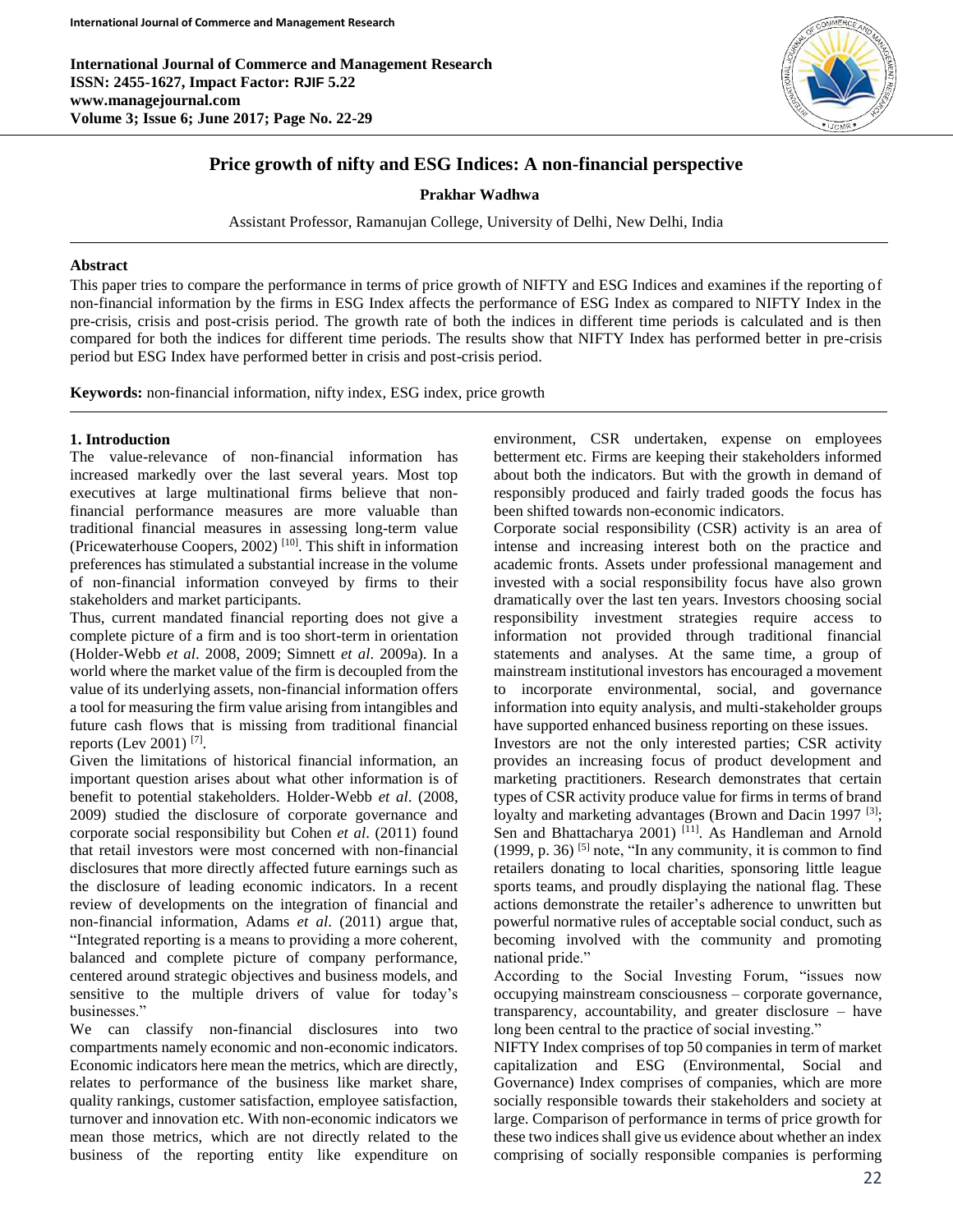better than the index of other companies.

In the next section, we have reviewed some of the studies that throw light on non-financial reporting. In the third section, we have presented our methodology for the comparative analysis where we have identified the breaks and then in the fourth section, we have fitted regression equation for calculation of growth rate for both the indices. In the last section, we have concluded the paper with some contribution and limitation of the study.

### **2. Literature Review**

The historical emphasis of traditional financial information does not answer the needs of stakeholders, who require information not only about future earnings but also about the firm's social and environmental responsibility and interactions with the environment and home communities (Adams 2004 [1]; Anderson *et al.* 2005)<sup>[2]</sup>.

The historical focus of financial reporting provides an incomplete picture of a firm's current status to auditors, investors, and creditors and has limited relevance for evaluating future prospects (Lev and Zarowin 1999 [8]; Lev 2001 [7]; Graham *et al*. 2005). Cohen *et al.* (2011) demonstrate that the efficiency and effectiveness of audits is improved through auditor use of non-financial information. However, the backward-looking financials are subjected to assurance services, are standardized among firms by GAAP, and possesses the currency of long use by external parties; thus stakeholders may over-rely on financial information that does not fully reflect the sources of value of a business. These issues with the historical and financial approach to disclosure are well known to the regulatory and investing community. Disclosure of non-financial information is essential to reduce the information asymmetry that exists between management and important stakeholders (Narayanan *et al.* 2000). Providing non-financial information allows investors to better assess key areas of performance and supports a broader view of corporate performance that also encompasses society at large (Holder-Webb *et al.* 2009). These insights are not new – the role of intangibles such as quality of management in corporate success has a long history in the literature (Trueman 1986) – but they do point to a crucial question raised by critics of the current reporting system. What is the most effective way of informing stakeholders of those elements of business performance that do not show up on the financial statements?

A number of recent initiatives designed to encourage the integration of financial and non-financial metrics in an integrated reporting framework have been taken over the past decade. For example, the Global Reporting Initiative (GRI) (2011) provides guidelines for presenting a sustainability report that emphasizes evaluating a company by its ability to promote sustainable growth that is also cognizant of environmental, social, and governance metrics. Adams *et al*. (2011) argue that three major differences between integrated reporting and traditional reporting are "incorporating a variety of financial and non-financial metrics and their interlink ages; capturing a longer-term perspective; and providing a better reflection of company strategy."

This begs the question of what metrics allow external users to evaluate a company's viability and the company's value proposition effectively. We classify non-financial indicators into two broad categories namely economic and non-economic metrics. Economic metrics focuses on the information, which tells about the performance of the firm in its business. On the other hand non-economic metrics are those, which informs about the firms involvement in other important areas like environment, society, social welfare etc. Recently investors and other stakeholders have shown more interest towards noneconomic indicators rather than economic non-financial indicators. Corporate social responsibility (CSR) activity is an area of intense and increasing interest both on the practice and academic fronts. Due to this shift in the preference of information it is necessary for the firms to give such information to their stakeholders.

### **3. Data and Methodology**

#### **3.1 Data**

For the analysis, we have considered the period from February 2005 to October 2013 and collected monthly closing prices of both ESG and NIFTY Index for above said period from PROWESS database of CMIE (Centre for Monitoring Indian Economy). Total number of observations is for 105 Months.

#### **3.2 Identification of breaks**

After obtaining the data, we plot the data so as to identify the breaks. We obtain the following trends when we plotted the closing prices of both the indices with respect to time:



**Fig 1:** Plotting Nifty and ESG Indices to identify breaks

From the above trend, we can identify three breaks occurring simultaneously both in case of ESG and NIFTY Index values. These breaks are as follows:

*February 2005 to October 2007 – Pre Crisis Period November 2007 to September 2008 – Crisis Period October 2008 to October 2013 – Post Crisis Period*

We observe that the above-mentioned breaks occurred simultaneously in case of ESG and NIFTY. However, we are interested in knowing the fact that how these indices behaved during these periods and fitting regression equation and using dummies for the identified breaks can achieve this. These equations are estimated later in this section.

### **3.3 Model in General Form and in the Form of Estimated Equation**

We are interested in finding out the price discovery process for the whole period and the behavior of the index in the identified breaks for both the indices. Then, we want to find the trend in the returns for the whole period and for the identified breaks for both the indices. It would be followed with the performance of Relative Index for the whole period and for the identified breaks.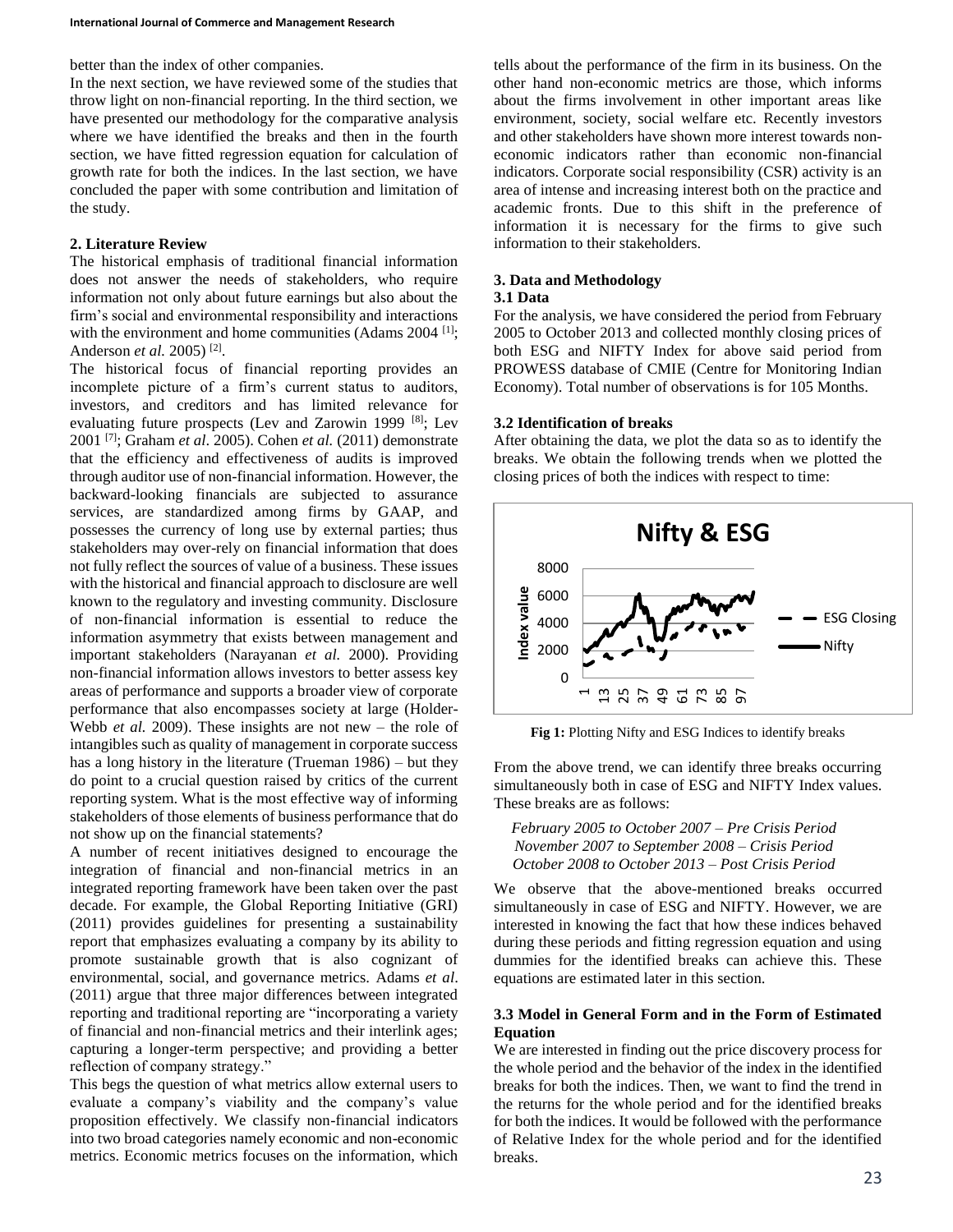#### **Functional Equation**

ESG Index value  $= f(Time)$ Nifty Index value  $= f$  (Time)

### **Equation 1 (ESG Price Discovery)**

*Ln* (*ESG Index value*) =  $b_0 + b_1T + u_t$ 

Where, Ln  $(ESG Index values) = Natural log of ESG Index$ values

 $b_0$  = Constant/ intercept of ESG Index values

 $b_1$  = Growth rate of ESG Index values

 $T =$  Time period (1 for February 2005, 2 for March 2005........105 for October 2013)

#### **Equation 1A (NIFTY Price Discovery)**

*Ln* (NIFTY Index value) =  $b_0 + b_1T + u_t$ 

Where, Ln (NIFTY Index values) = Natural log of NIFTY Index values

 $b_0$  = Constant/ intercept of NIFTY Index values

 $b_1$  = Growth rate of NIFTY Index values

 $T =$  Time period (1 for February 2005, 2 for March 2005........105 for October 2013)

**Equation 2 (ESG Index using time dummy for identified breaks)**

> *Ln* (*ESG Index value*) =  $b_0 + b_1d_1 + b_2d_2 + b_3T +$  $b_4Td_1 + b_5Td_2 + u_1$

Where, Ln  $(ESG Index values) = Natural log of ESG Index$ values

 $d_1 = 0$ ,  $d_2 = 0$  for pre-crisis period

 $d_1 = 1$ ,  $d_2 = 0$  during crisis period

 $d_1 = 0$ ,  $d_2 = 1$  for post-crisis period

 $b_0$  = constant/ intercept for pre-crisis period of ESG Index values

 $b_0 + b_1$  = constant/ intercept during crisis period of ESG Index values

 $b_0 + b_2$  = constant/ intercept for post crisis period of ESG Index values

 $b_3$  = Growth rate for pre-crisis period of ESG Index values  $b_3 + b_4 =$  Growth rate during crisis period of ESG Index values

 $b_3 + b_5 =$  Growth rate for post crisis period of ESG Index values

 $T =$  Time period (1 for February 2005, 2 for March 2005........105 for October 2013)

### **Equation 2A (NIFTY Index using time dummy for identified breaks)**

*Ln* (NIFTY Index value) =  $b_0 + b_1d_1 + b_2d_2 + b_3T + c_1d_3$  $b_4Td_1 + b_5Td_2 + u_1$ 

Where, Ln (NIFTY Index values) = Natural log of NIFTY Index values

 $d_1 = 0$ ,  $d_2 = 0$  for pre-crisis period

 $d_1 = 1$ ,  $d_2 = 0$  during crisis period

 $d_1 = 0$ ,  $d_2 = 1$  for post-crisis period

 $b_0$  = constant/ intercept for pre-crisis period of NIFTY Index values

 $b_0 + b_1 = \text{constant}/\text{intercept during crisis period of NIFTY}$ Index values

 $b_0 + b_2$  = constant/ intercept for post crisis period of NIFTY Index values

 $b_3$  = Growth rate for pre-crisis period of NIFTY Index values

 $b_3 + b_4 =$  Growth rate during crisis period of NIFTY Index values

 $b_3 + b_5 =$  Growth rate for post crisis period of NIFTY Index values

 $T =$  Time period (1 for February 2005, 2 for March 2005........105 for October 2013)

#### **3.4 Hypotheses of the Study**

For achieving the purpose of our study we have made the following hypotheses

#### **A) First Primary Hypothesis**

*Null Hypothesis (H<sub>0</sub>P<sub>1</sub>):* Efficiency of Price discovery process is same both for ESG and NIFTY Index.

*Alternate Hypothesis*  $(H_1P_1)$ *: Efficiency of Price discovery* process is better in case of ESG India Index then that of NIFTY Index.

### **B) Secondary Hypothesis of first primary hypothesis**

Null Hypothesis  $(H_0S_{11})$ : Structural break has no impact on growth of the Index. Alternate Hypothesis  $(H_1S_{11})$ : Structural break has an impact on growth of the Index.

#### **4. Analysis Results**

### **4.1 Regression Analysis of Model 1 and 1A (Price Discovery)**

**4.1.1** Results that we have obtained from SPSS by estimating the data collected in estimated equation 1 [i.e. Ln (ESG Index value) =  $b_0 + b_1T$ ] are as follows:

| Multiple R               | 0.870900563 |              |         |          |                |
|--------------------------|-------------|--------------|---------|----------|----------------|
| R Square                 | 0.75846779  |              |         |          |                |
| <b>Adjusted R Square</b> | 0.756122817 |              |         |          |                |
| <b>Standard Error</b>    | 0.211731712 |              |         |          |                |
| <b>Observations</b>      | 105         |              |         |          |                |
|                          |             |              |         |          |                |
|                          |             | <b>ANOVA</b> |         |          |                |
|                          | Df          | -SS          | МS      |          | Significance F |
| Regression               |             | 14.50010444  | 14.5001 | 323.4442 | 1.5E-33        |
| Residual                 | 103         | 4.617522732  | 0.04483 |          |                |

**Table 1:** Results for ESG Price Growth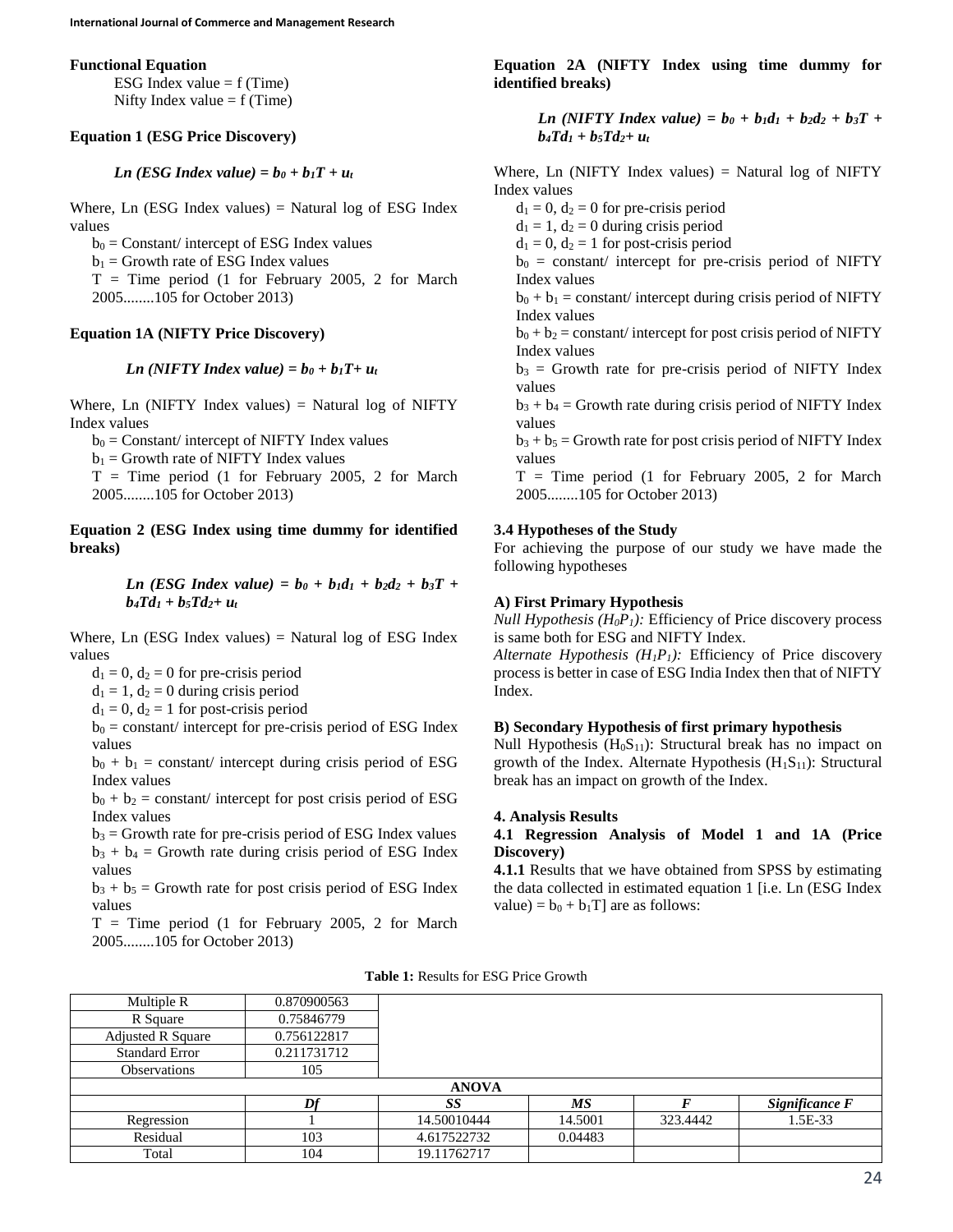| Value of parameters and t-statistics                              |        |             |          |        |  |  |
|-------------------------------------------------------------------|--------|-------------|----------|--------|--|--|
| Coefficients<br><b>Standard Error</b><br><b>P-value</b><br>t Stat |        |             |          |        |  |  |
| Intercept                                                         | 7.1469 | 0.041622754 | 171.7072 | 0.0000 |  |  |
| Time period                                                       | 0.0122 | 0.00068173  | 17.98455 | 0.0000 |  |  |

Ln (ESG Index value) =  $7.1469 + 0.0122T$ 

P-Value (0.0000) (0.0000)



**Fig 2:** ESG Price Growth

**4.1.2** Results that we have obtained from SPSS by estimating the data collected in estimated equation 1A [i.e. Ln (NIFTY Index value) =  $b_0 + b_1T$  are as follows:

**Table 2:** Results for Nifty Price Growth

| <b>Regression Statistics</b> |              |                                      |              |              |                    |  |
|------------------------------|--------------|--------------------------------------|--------------|--------------|--------------------|--|
| Multiple R                   | 0.7891<br>42 |                                      |              |              |                    |  |
| R Square                     | 0.6227<br>44 |                                      |              |              |                    |  |
| Adjusted R                   | 0.6190       |                                      |              |              |                    |  |
| Square                       | 82           |                                      |              |              |                    |  |
| Standard                     | 0.1893       |                                      |              |              |                    |  |
| Error                        | 16           |                                      |              |              |                    |  |
| Observatio<br>ns             | 105          |                                      |              |              |                    |  |
|                              |              | <b>ANOVA</b>                         |              |              |                    |  |
|                              | Df           | SS                                   | <b>MS</b>    | $\bm{F}$     | Significa<br>nce F |  |
| Regression                   | 1            | 6.093745                             | 6.093<br>745 | 170.0<br>244 | 1.55E-23           |  |
| Residual                     | 103          | 3.691561                             | 0.035<br>84  |              |                    |  |
| Total                        | 104          | 9.785306                             |              |              |                    |  |
|                              |              | Value of parameters and t-statistics |              |              |                    |  |
|                              | Coeffic      | <b>Standard</b>                      | t Stat       | $P_{\tau}$   |                    |  |
|                              | ients        | <b>Error</b>                         |              | value        |                    |  |
| Intercept                    | 7.9560       | 0.037216                             | 213.7        | 0.000        |                    |  |
|                              |              |                                      | 802          | 0            |                    |  |
| Time                         | 0.0079       | 0.00061                              | 13.03        | 0.000        |                    |  |
|                              |              |                                      | 934          | 0            |                    |  |

*Ln (Nifty Index value) = 7.9560 + 0.0079T P-Value (0.0000) (0.0000)*



**Fig 3:** Nifty Price Growth

#### **4.1.3 Interpretation of value of the Parameters and t-test for both the indices:**

Coefficient of determination  $(R^2)$  for ESG Index is at 0.75846779 as against NIFTY Index in which case the  $R^2$  is 0.622744. This indicates that growth in ESG Index is adequately captured by time period under study as the actual value of ESG Index is revolving around the predicted ESG Index as can be seen in the Chart IV and V.

Intercept of the ESG Index (i.e. 7.146927201) is lower than that of NIFTY Index (i.e. 7.956075). The reason for this being that the NIFTY Index had been launched much earlier than ESG Index and as a result absolute value of NIFTY Index is higher than ESG Index. In respect of p-values of both the intercepts are concerned, both are significant which implies that there are some other factors besides the time-period, which have significant effect on growth rate. Although, the intercepts can't be directly interpreted as it is semi-log equation. However, due to limitations on scope of our study we have not considered the other factors.

Growth rate for ESG Index is 1.22%, which is higher than NIFTY Index, which is at 0.79%, and both are significant. This shows that companies, which are socially responsible, are outperforming the general companies in the market. Investors are nowadays become more sensitized towards social responsibility and non-financial information. There has been a paradigm shift as stressed by Murthy (2007) and this paradigm shift has completely changed the philosophy of business. Now the corporate responsibility framework has taken a concrete form and this has been vindicated from the results above. An efficient market is able to absorb and internalize all the available information whether financial or non-financial. Our results corroborate this fact since price discovery is better in case of socially responsible companies. Public at large are nowadays discounting and internalizing the social responsible behavior of the companies.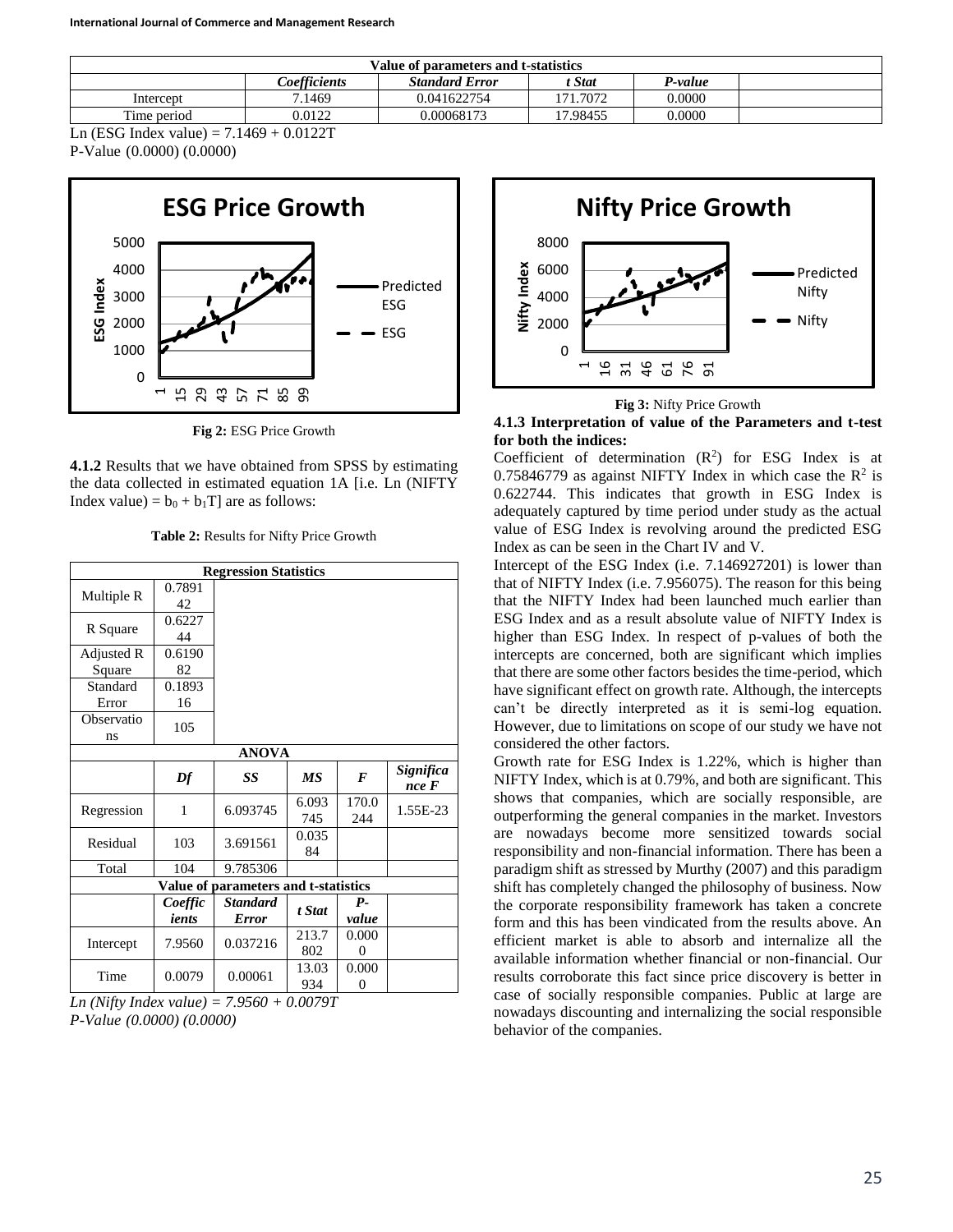In contemporary scenario, markets are responding both to financial and non-financial information since we believe that there is a paradigm shift and corporate responsibility model has gained momentum. As ESG Index is performing better in terms of price discovery, it would confirm our broad contentions that social responsibility has got a distinct and positive influence in stock market.

# **4.2 Regression Analysis of Model 2 and 2A (Price Discovery)**

**4.2.1** Results that we have obtained from SPSS by estimating the data collected in estimated equation 2 [i.e. Ln (ESG Index value) =  $b_0 + b_1d_1 + b_2d_2 + b_3T + b_4Td_1 + b_5Td_2$ ] are as follows:

**Table 3:** Results for ESG Price Growth with dummies

| <b>Regression Statistics</b> |                  |                                      |              |                         |                    |  |  |
|------------------------------|------------------|--------------------------------------|--------------|-------------------------|--------------------|--|--|
| Multiple R                   | 0.90249<br>0878  |                                      |              |                         |                    |  |  |
| R Square                     | 0.81448<br>9785  |                                      |              |                         |                    |  |  |
| Adjusted R<br>Square         | 0.80512<br>0582  |                                      |              |                         |                    |  |  |
| Standard<br>Error            | 0.18927<br>0666  |                                      |              |                         |                    |  |  |
| Observatio<br>ns             | 105              |                                      |              |                         |                    |  |  |
|                              |                  | <b>ANOVA</b>                         |              |                         |                    |  |  |
|                              | df               | SS                                   | МS           | F                       | Significa<br>nce F |  |  |
| Regression                   | 5                | 15.57111<br>205                      | 3.114<br>222 | 86.93<br>267            | 1.22455<br>E-34    |  |  |
| Residual                     | 99               | 3.546515<br>123                      | 0.035<br>823 |                         |                    |  |  |
| Total                        | 104              | 19.11762<br>717                      |              |                         |                    |  |  |
|                              |                  | Value of parameters and t-statistics |              |                         |                    |  |  |
|                              | Coeffici<br>ents | <b>Standard</b><br><b>Error</b>      | t Stat       | $P-$<br>value           |                    |  |  |
| Intercept                    | 6.8862           | 0.067422<br>329                      | 102.1<br>362 | 0.000<br>$\overline{0}$ |                    |  |  |
| Month                        | 0.0260           | 0.003460<br>21                       | 7.529<br>954 | 0.000<br>0              |                    |  |  |
| D <sub>2</sub>               | 2.1561           | 0.709325<br>142                      | 3.039<br>655 | 0.003<br>0              |                    |  |  |
| $D_3$                        | 0.3921           | 0.125654<br>776                      | 3.120<br>562 | 0.002<br>3              |                    |  |  |
| $D_2T$                       | $-0.0590$        | 0.018374<br>988                      | 3.216<br>2   | 0.001<br>7              |                    |  |  |
| $D_3T$                       | $-0.0156$        | 0.003723<br>905                      | 4.207<br>36  | 0.000<br>$\overline{0}$ |                    |  |  |

 $Ln$  (*ESG Index value*) = 6.8862 +0.0260d<sub>1</sub> + 2.1561d<sub>2</sub> + 0.3921T -*0.0590Td<sup>1</sup> - 0.0156Td<sup>2</sup>*

*P-Value (0.0000) (0.0000) (0.0030) (0.0023) (0.0017) (0.0000)*



**Fig 4:** ESG Price Growth (Crisis Dummies)

**4.2.2** Results that we have obtained from SPSS by estimating the data collected in estimated equation 2A [i.e. Ln (NIFTY Index value) =  $b_0 + b_1d_1 + b_2d_2 + b_3T + b_4Td_1 + b_5Td_2$  are as follows:

| <b>Regression Statistics</b> |           |                                      |           |        |          |  |  |
|------------------------------|-----------|--------------------------------------|-----------|--------|----------|--|--|
| Multiple R                   | 0.9183    |                                      |           |        |          |  |  |
|                              | 38853     |                                      |           |        |          |  |  |
| R Square                     | 0.8433    |                                      |           |        |          |  |  |
|                              | 46249     |                                      |           |        |          |  |  |
| Adjusted                     | 0.8354    |                                      |           |        |          |  |  |
| R Square                     | 34443     |                                      |           |        |          |  |  |
| Standard                     | 0.1244    |                                      |           |        |          |  |  |
| Error                        | 3427      |                                      |           |        |          |  |  |
| Observatio                   | 105       |                                      |           |        |          |  |  |
| ns                           |           |                                      |           |        |          |  |  |
|                              |           | <b>ANOVA</b>                         |           |        |          |  |  |
|                              | Df        | SS                                   | <b>MS</b> | F      | Signific |  |  |
|                              |           |                                      |           |        | ance F   |  |  |
| Regression                   | 5         | 8.252401                             | 1.65      | 106.59 | 2.98866  |  |  |
|                              |           | 024                                  | 048       | 33984  | $E-38$   |  |  |
| Residual                     | 99        | 1.532904                             | 0.01      |        |          |  |  |
|                              |           | 878                                  | 5484      |        |          |  |  |
| Total                        | 104       | 9.785305                             |           |        |          |  |  |
|                              |           | 902                                  |           |        |          |  |  |
|                              |           | Value of parameters and t-statistics |           |        |          |  |  |
|                              | Coeffic   | <b>Standard</b>                      | t Stat    | $P-$   |          |  |  |
|                              | ients     | <b>Error</b>                         |           | value  |          |  |  |
| Intercept                    | 7.5871    | 0.044326                             | 171.      | 0.0000 |          |  |  |
|                              |           | 194                                  | 167       |        |          |  |  |
| Month                        | 0.0289    | 0.002274                             | 12.7      | 0.0000 |          |  |  |
|                              |           | 884                                  | 3188      |        |          |  |  |
| D <sub>2</sub>               | 2.4176    | 0.466339                             | 5.18      | 0.0000 |          |  |  |
|                              |           | 335                                  | 4291      |        |          |  |  |
| $D_3$                        | 0.3110    | 0.082610                             | 3.76      | 0.0002 |          |  |  |
|                              |           | 584                                  | 4934      |        |          |  |  |
|                              |           | 0.012080                             |           |        |          |  |  |
| $D_2T$                       | $-0.0679$ | 468                                  | 5.62      | 0.0000 |          |  |  |
|                              |           |                                      | 579       |        |          |  |  |
| $D_3T$                       | $-0.0206$ | 0.002448                             | 8.44      | 0.0000 |          |  |  |
|                              |           | 248                                  |           |        |          |  |  |
|                              |           |                                      | 83        |        |          |  |  |

|  |  |  | Table 4: Results for Nifty Price Growth with dummies |
|--|--|--|------------------------------------------------------|
|  |  |  |                                                      |

Ln (Nifty Index value) =  $7.5871 +0.0289d_1 + 2.4176d_2 + 0.3110T$  -0.0679Td<sup>1</sup> - 0.0206Td<sup>2</sup>

P-Value (0.0000) (0.0000) (0.0000) 0.0003) (0.0000) (0.0000)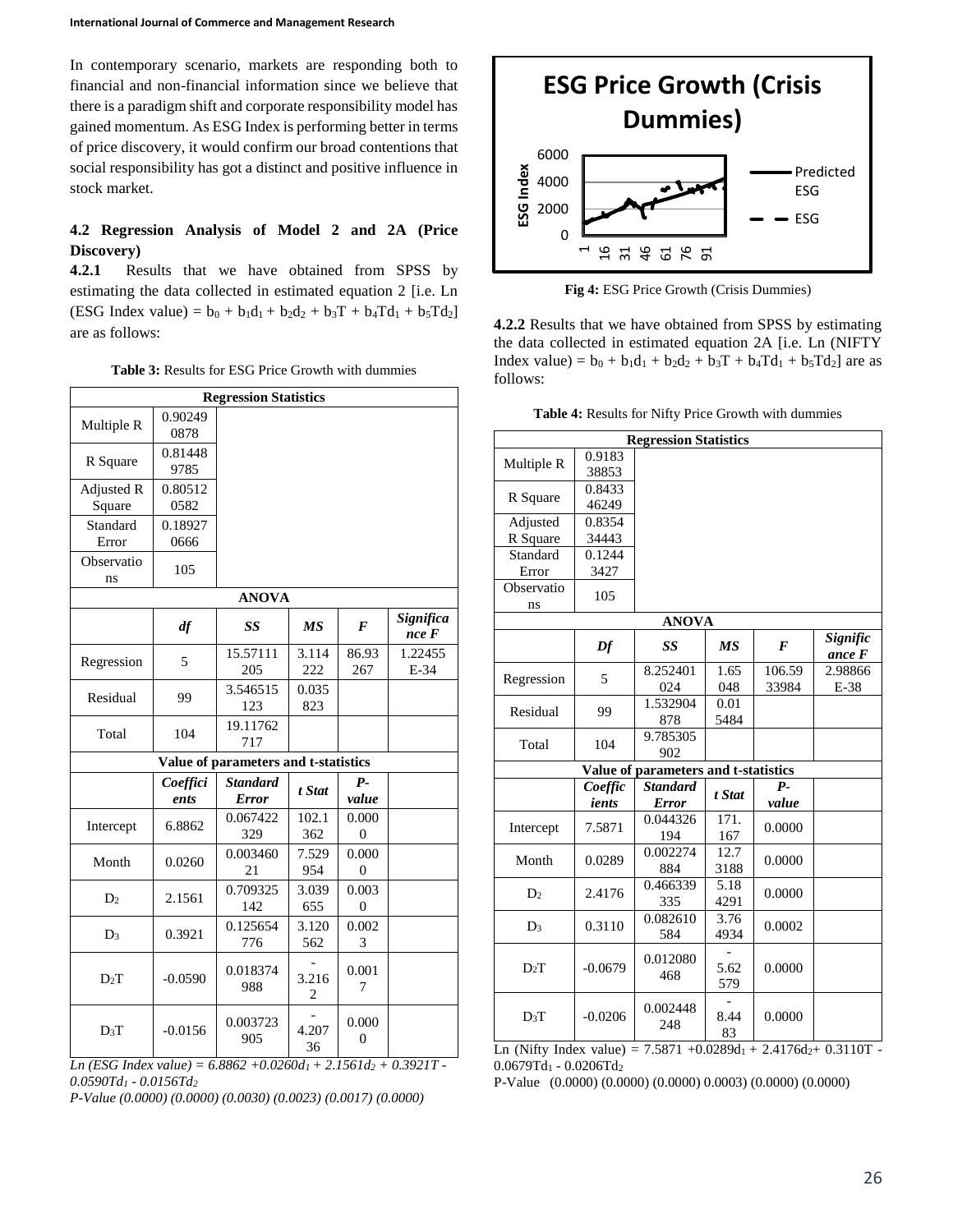

**Fig 5:** Nifty Price Return (Crisis Dummies)

**Table 5:** Analysis for Pre – crisis period

|                    |                | <b>ESG Index</b>     |                        | <b>Nifty Index</b> |                      |                        |
|--------------------|----------------|----------------------|------------------------|--------------------|----------------------|------------------------|
|                    | Identi<br>fier | Value of<br>Paramete | $P -$<br>valu<br>e     | Identi<br>fier     | Value of<br>Paramete | $P -$<br>valu<br>e     |
| Interc<br>ept      | B <sub>0</sub> | 6.88626<br>1043      | 0.00<br>00             | B <sub>0</sub>     | 7.58717<br>9945      | 0.00<br>00             |
| Grow<br>th<br>Rate | B <sub>3</sub> | 0.02605<br>5225      | 0.00<br>0 <sup>0</sup> | B <sub>3</sub>     | 0.02896<br>3545      | 0.00<br>0 <sup>0</sup> |

#### **4.2.3 Interpretation of value of the Parameters and t-test for both the indices for pre-crisis period**

Intercept of the ESG Index (i.e. 6.88) is lower than that of NIFTY Index (i.e. 7.587).The reason being that NIFTY Index was launched much earlier as compared to ESG Index and absolute value of NIFTY Index is higher than ESG Index. Pvalues of both the intercepts are significant which implies that there are some other factors besides the time-period, which have significant effect on growth rate.

During pre-crisis period, price discovery is better in case of general companies (i.e. 2.89% growth rate in case of NIFTY Index) than that of socially responsible companies (i.e. 2.60% growth rate in case of ESG Index). Our pre-crisis period ranges from February 2005 to October 2007. During this period, concept of corporate responsibility was in developing phase and there was not much public awareness about it. Shift in paradigm was taking place but at an impending pace. During this period, businesses were still considered as merely a property institution rather than social institution and there was a weak link between business ethics and corporate responsibility. As there was no public awareness about business ethics and corporate responsibility, so investors were not absorbing and internalizing the behavior of socially responsible companies. As a result, the growth rate of socially responsible companies is less than the growth rate of general companies. No doubt that market was efficient but they were only responding to financial information. The standards relating to disclosure of non-financial information were not sufficiently developed and as a consequence there is ebbing impact of non-financial information on price discovery.

**Table 6:** Analysis of crisis period

|                 |                | <b>ESG Index</b>             |               | <b>Nifty Index</b> |                              |                 |
|-----------------|----------------|------------------------------|---------------|--------------------|------------------------------|-----------------|
|                 | Identif<br>ier | Value<br>of<br>Parame<br>ter | $P-$<br>value | Ident<br>ifier     | Value<br>of<br>Parame<br>ter | Р-<br>valu<br>e |
| Interce<br>pt   | $B_0 + B_1$    | 9.0423<br>65                 | 0.0030        | $B_0 + B$          | 10.004<br>82                 | 0.00<br>00      |
| Growt<br>h Rate | $B_3 + B_4$    | 0.0330                       | 0.0017        | $B_3 + B$          | $-0.039$                     | 0.00<br>00      |

### **4.2.4 Interpretation of value of the Parameters and t-test for both the indices for crisis period**

Intercept of the ESG Index (i.e. 9.042) is lower than that of NIFTY Index (i.e. 10.004). The reason as already known that the NIFTY Index had been launched much earlier than ESG Index. P-values of both the intercepts are significant which implies that there are some other factors besides the timeperiod, which have significant effect on growth rate.

We can see the effect of shock (i.e. crisis) in both the indices. We can observe that the growth rate during crisis period is negative for both the indices. However, the growth rate of ESG Index (i.e. -3.30%) is less negative than in case of NIFTY Index (i.e. -3.9%). This shows that the public as annoyed by the crisis had become skeptical towards companies and as a result had started penalizing the companies. The stock prices of general as well as socially responsible companies had fallen drastically. But the interesting fact to observe here is that the stock price of socially responsible companies had fallen at lesser rate than general companies. This implies that during this period there is a shift in paradigm and is taking place rapidly. The investors had begun to absorb and internalize the behavior of socially responsible companies. The impact of financial as well as non-financial information is being felt on the stock prices on both the indices. During adversity, investors put more faith on socially responsible companies and as a result, impact of crisis has been internalized more in case of socially responsible companies.

**Table 7: Analysis for Post – crisis period**

|                 |                | <b>ESG Index</b>             |               | <b>Nifty Index</b> |                              |                 |
|-----------------|----------------|------------------------------|---------------|--------------------|------------------------------|-----------------|
|                 | Identif<br>ier | Value<br>of<br>Parame<br>ter | $P-$<br>value | Ident<br>ifier     | Value<br>of<br>Parame<br>ter | Р-<br>valu<br>e |
| Interc<br>ept   | $B_0 + B_2$    | 7.2783<br>75                 | 0.00<br>23    | $B_0 + B_2$        | 7.8982<br>03                 | 0.00<br>02      |
| Growt<br>h Rate | $B_3 + B_5$    | 0.0103<br>87                 | 0.00<br>00    | $B_3 + B_5$        | 0.0082                       | 0.00<br>00      |

#### **4.2.5 Interpretation of value of the Parameters and t-test for both the indices for post-crisis period**

Intercept of the ESG Index (i.e. 7.278) is lower than that of NIFTY Index (i.e. 7.898) and the reason for this has already been given above.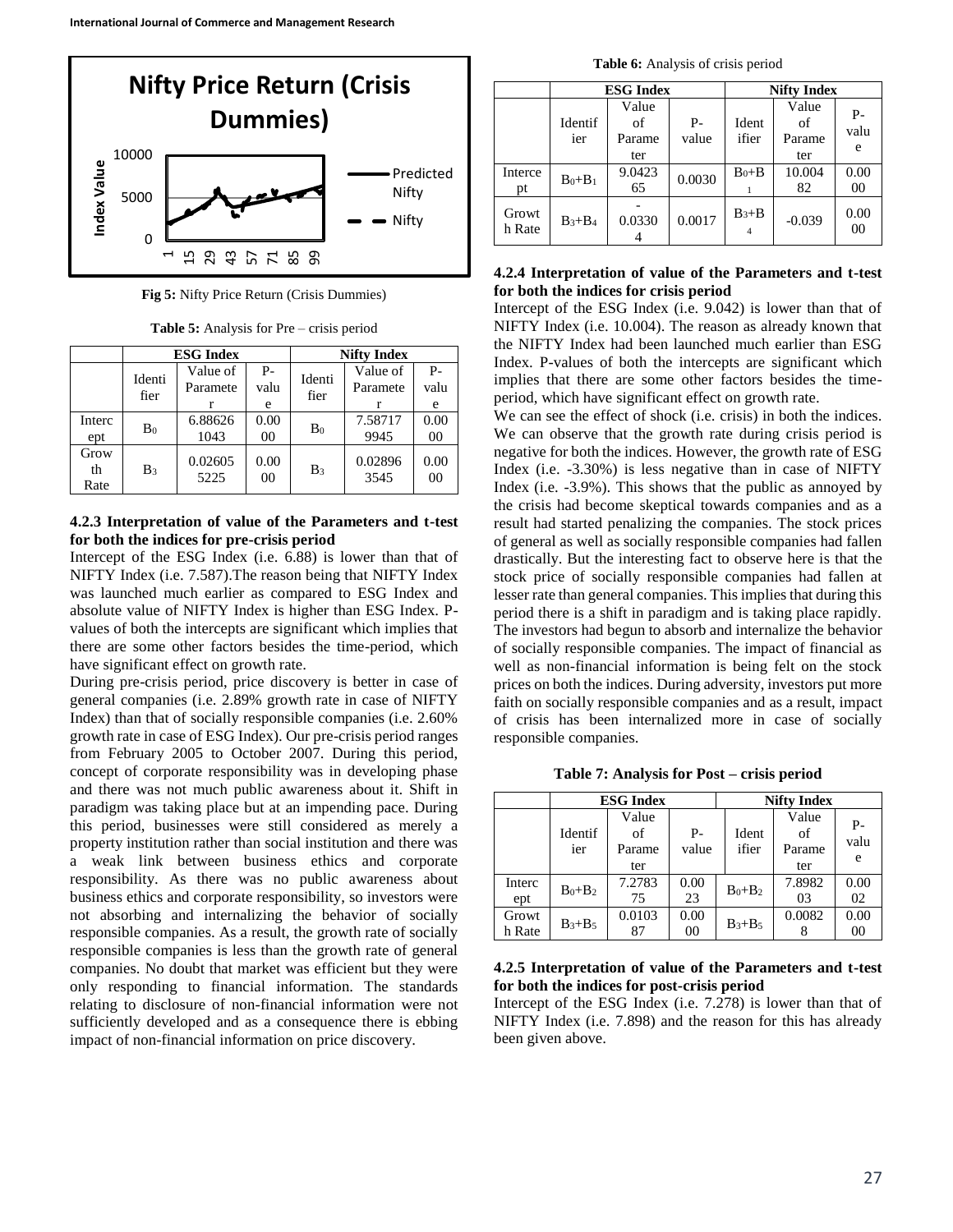The growth rate during post-crisis period is positive for both the indices. This is the indication of the fact that now the economy is recovering from the shock. However, the growth rate of ESG Index (i.e. 1.03%) which is much higher than the growth rate of NIFTY Index (i.e. 0.82%). This shows us that investors, after the crisis has become more sensitive towards CSR and is effectively giving due regard to companies that are socially responsible. Investors are discounting financial as well as non-financial information and for the same reason price discovery is better in case of socially responsible companies. This also corroborates with the fact that paradigm shift has taken place, concept of corporate responsibility has been conceptualized and public in general have become much more aware towards social responsibility and non-financial information. Awareness has come in the society that businesses are not property institution but are societal institution whose main aim is to fill the gap in respect of the natural environment and society not covered by the state rather than carrying out economic activities for profit alone.

## **5. Conclusion**

Hitherto it can be seen that there exists no sound framework for Business Ethics. The concept of Business Ethics is somewhat mirage. Traditionally as there was no conceptual framework for business ethics so it was just limited to payment to various factors of production at the prices established in the market. Hence, in the traditional sense there existed no social responsibility. If any social responsibility was there then it was purely on personal and individual basis. So traditionally CSR was just entirely on voluntarily basis and as it was on voluntarily basis, it logically limit down to philanthropy.

#### **5.1 Hypothesis and Their Results a) First Primary Hypothesis**

Null Hypothesis  $(H<sub>0</sub>P<sub>1</sub>)$ : Efficiency of Price discovery process is same both for ESG and NIFTY Index.

Alternate Hypothesis  $(H_1P_1)$ : Efficiency of Price discovery process is better in case of ESG India Index then that of NIFTY Index.

**Result:** Null hypothesis is rejected and Alternate hypothesis is accepted i.e. price discovery process is better in case of ESG India Index.

### **b) Secondary Hypothesis of first primary hypothesis**

Null Hypothesis  $(H_0S_{11})$ : Structural break has no impact on growth of the Index.

Alternate Hypothesis  $(H_1S_{11})$ : Structural break has an impact on growth of the Index.

**Result:** Null hypothesis is rejected and Alternate hypothesis is accepted i.e. structural breaks have impact on the growth of the index.

### **5.2 Contribution of the Study**

**This study has linked non-financial reporting with accounting:** This study has linked non-financial reporting with traditional accounting, which is static. The accounting information system however is intended to be dynamic because it relates to dynamic environment and to the larger stakeholders. Therefore this study is an off shout of the accounting information system and it tends to go beyond the traditional static framework of accounting that is essentially financial in nature.

**Identification of the breaks:** For Macro analysis we have identified the structural breaks with the help of graphs. These breaks helped us in studying the performance of index in different structural breaks and give interpretation about the performance in these structural breaks.

### **5.3 Limitations of the Study**

**Numbers of firms were limited**: The firms in the analysis were only 39 that are very less even in the Indian context. A larger pool of firms can be taken for analysis so that the results are verified.

**Time period for the analysis was short:** We have studied the impact of financial and non-financial factors on the performance of the firms for a period from February 2005 to October 2013. The period of very short but as the ESG Index was discontinued so this period was selected.

### **5.4 Scope of Further Study**

**Number of firms can be increased:** As the number of firms is limited in the analysis, we can broaden the analysis by increasing the number of firms by selecting a broader index.

**Time period can be extended:** We can also extend the time period and calculate the ESG Index on our own by using the methodology used by S&P as the ESG Index had been discontinued.

### **5.5 Overall conclusion**

Analysis shows that the performance of ESG Index is better as compared to Nifty Index in the crisis and post-crisis period which indicate that the markets are maturing where nonfinancial information is also given same weightage as given to financial information. It also means that the expenditure done by the companies for such social activities is not wasteful as it was considered earlier.

### **6. References**

- 1. Adams C. The ethical, social, and governmental reportingperformance portrayal gap. Accounting, Auditing and Accountability Journal, 2004; 17: 5.
- 2. Anderson A, P Herring, A Pawlicki. EBR: The next step. Journal of Accountancy June 2005; 71-75.
- 3. Brown TJ, PA Dacin. The company and the product: Corporate associations and consumer product responses. Journal of Marketing 1997; 61(1): 68-84.
- 4. Global Reporting Initiative (GRI). *Sustainability Reporting Guidelines.* Amsterdam: Global Reporting Initiative, 2006.
- 5. Handelman JM, SJ Arnold. The role of marketing actions with a social dimension: Appeals to the institutional environment. Journal of Marketing 1999; 63(3): 33-48.
- 6. Holder-Webb L, J Cohen. The association between disclosure, distress, and failure*.* Journal of Business Ethics 2007; 75: 301-314.
- 7. Lev B. Intangibles: Management measurement and reporting. Brookings Institution Press, Washington, DC 2001.
- 8. Lev B, P Zarowin. 1999. The boundaries of financial reporting and how to extend them. Journal of Accounting Research 2001; 37: 353-383.